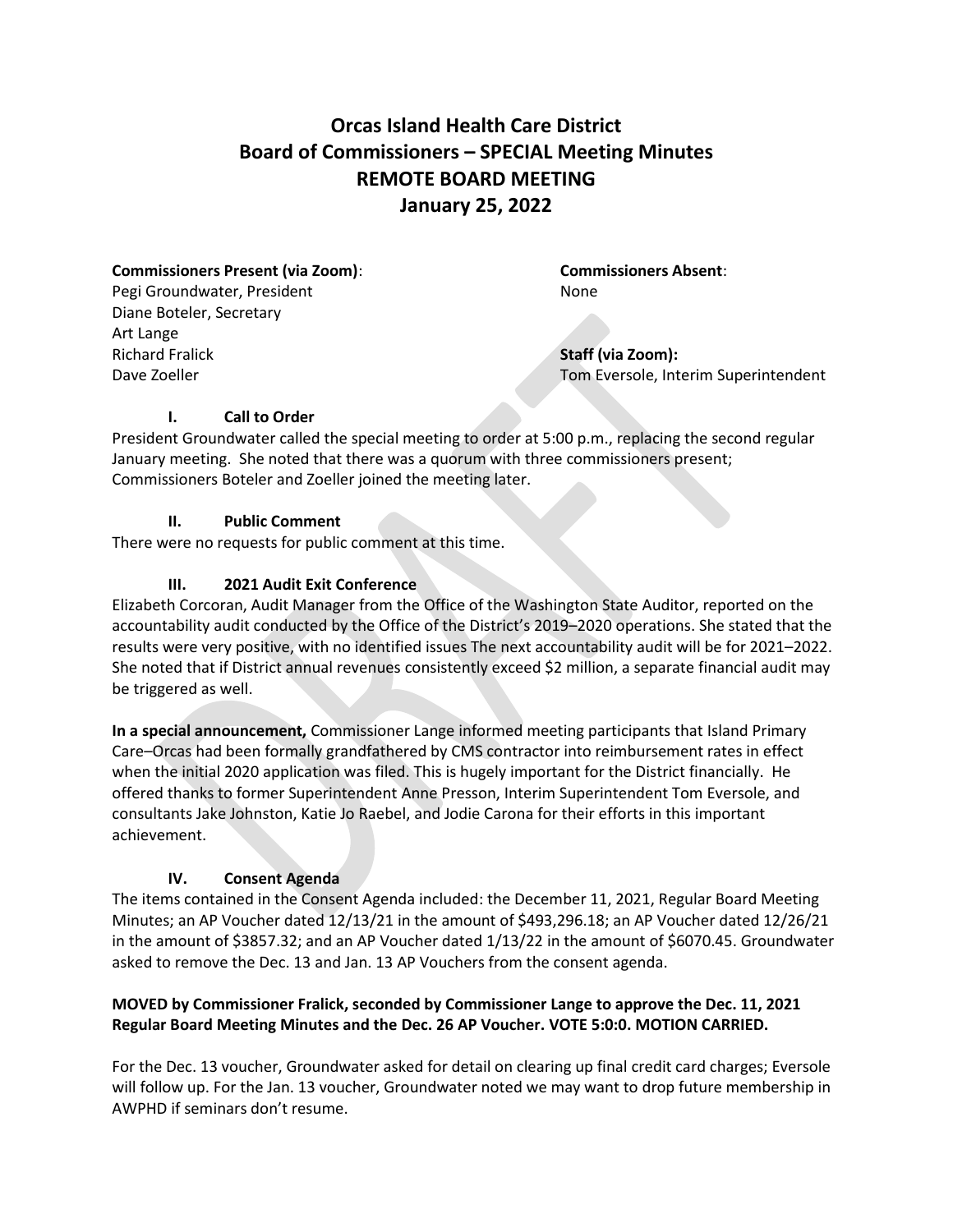SJCPHD#3: OIHCD Special Meeting Minutes - DRAFT January 25, 2022

#### **MOVED by Commissioner Fralick, seconded by Commissioner Boetler to approve the Jan. 13 AP Voucher. VOTE 5:0:0. MOTION CARRIED.**

# **V. Operations Report**

Eversole continues to learn about the District's and County's administrative systems and to acquaint himself with clinic staff and facilities. He completed a Master Services Agreement and the first work order for the District's handyman and is working to prioritize a list of work needed at the clinic.

# **VI. Old Business**

Fralick asked how the commissioners should pursue their expressed intent to move toward a policy and strategy role, given the transition of the Superintendent role to Eversole. Eversole will be assessing what kinds of financial and administrative support would be needed to handle new task assignments.

#### **VII. New Business**

**a. Resolution Appointing Pegi Groundwater as Auditing Officer for AP Vouchers**

**MOVED by Commissioner Fralick, seconded by Commissioner Boteler to approve Resolution 2022-01 appointing Pegi Groundwater as an auditing officer for AP Vouchers. VOTE 5:0:0. MOTION CARRIED.**

**b. Resolution Appointing Tom Eversole as Agent for Claims Resolution**

**MOVED by Commissioner Fralick, seconded by Commissioner Zoeller to approve Resolution 2022-02 appointing Tom Eversole as agent for claims resolution. VOTE 5:0:0. MOTION CARRIED.**

**c. Administrative Changes to District Mastercard Account**

**MOVED by Commissioner Boteler, seconded by Commissioner Lange to replace Anne Presson with Tom Eversole on the District Mastercard account at Banner Bank and to 1) establish a \$15,000 company limit with no personal guarantee, 2) secure credit cards issued to the Interim Superintendent and the Board President, and 3) declare them as the only contacts and cardholders on the account. VOTE 5:0:0. MOTION CARRIED.**

> **d. Commissioner Compensation Policy –** Groundwater presented a draft of a Commissioner Compensation Policy, as recommended by the County Auditor, who is the Treasurer for the District. Fralick suggested an additional point stating that "Multiple meetings in one day shall be compensated as a single meeting."

**MOVED by Commissioner Zoeller, seconded by Commissioner Lange to adopt the draft Commissioner Compensation Policy as amended. VOTE 5:0:0. MOTION CARRIED.**

# **VIII. Committee and Work Group Reports**

- **a. Building Committee**
	- i. Fralick recommended we continue the annual maintenance contract for the HVAC system and the Board concurred.